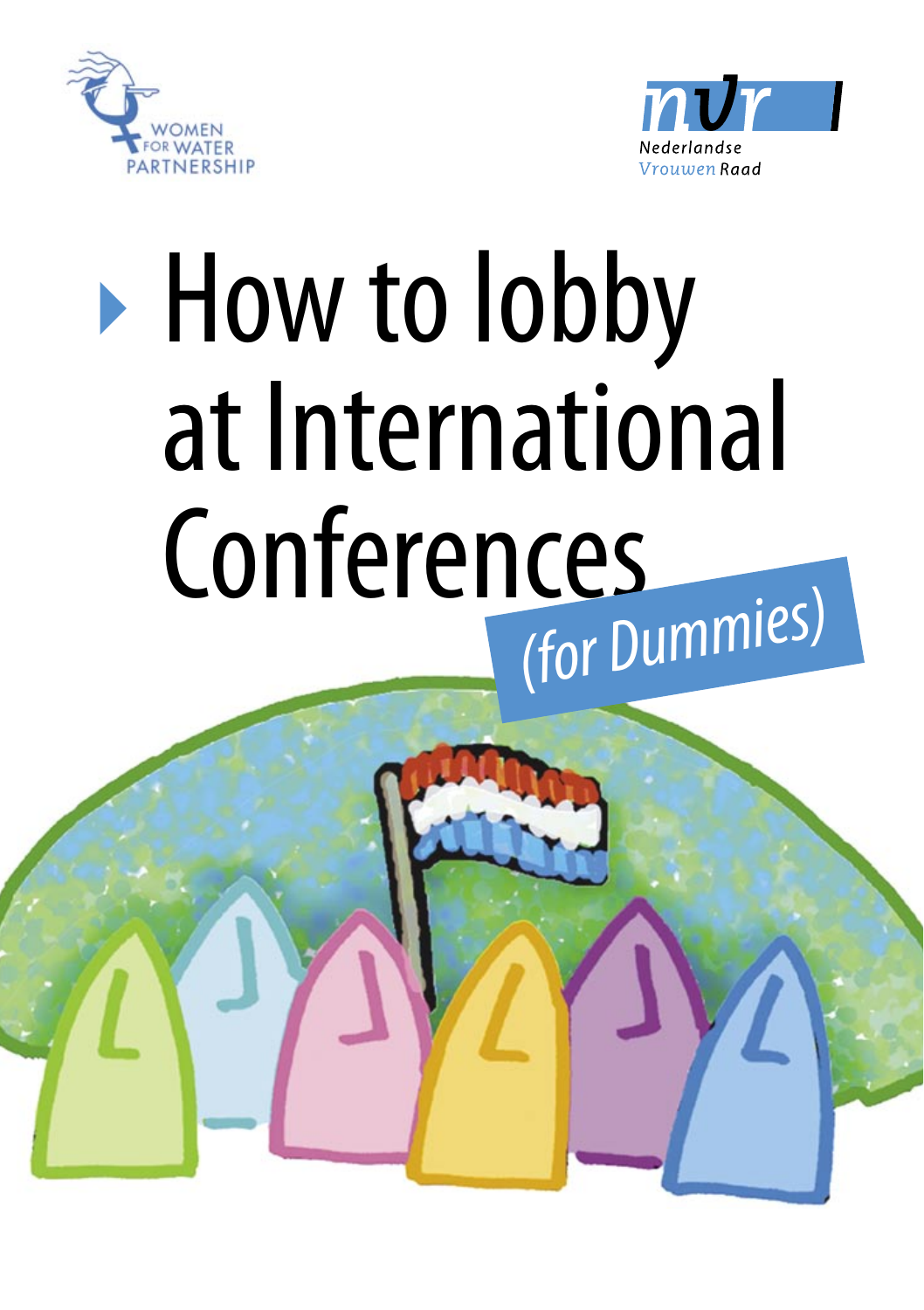### **Contents**

| <b>Preparation</b> |    |
|--------------------|----|
| At the scene       | 8  |
| Back home          | 13 |
| Acknowledgments    | 15 |

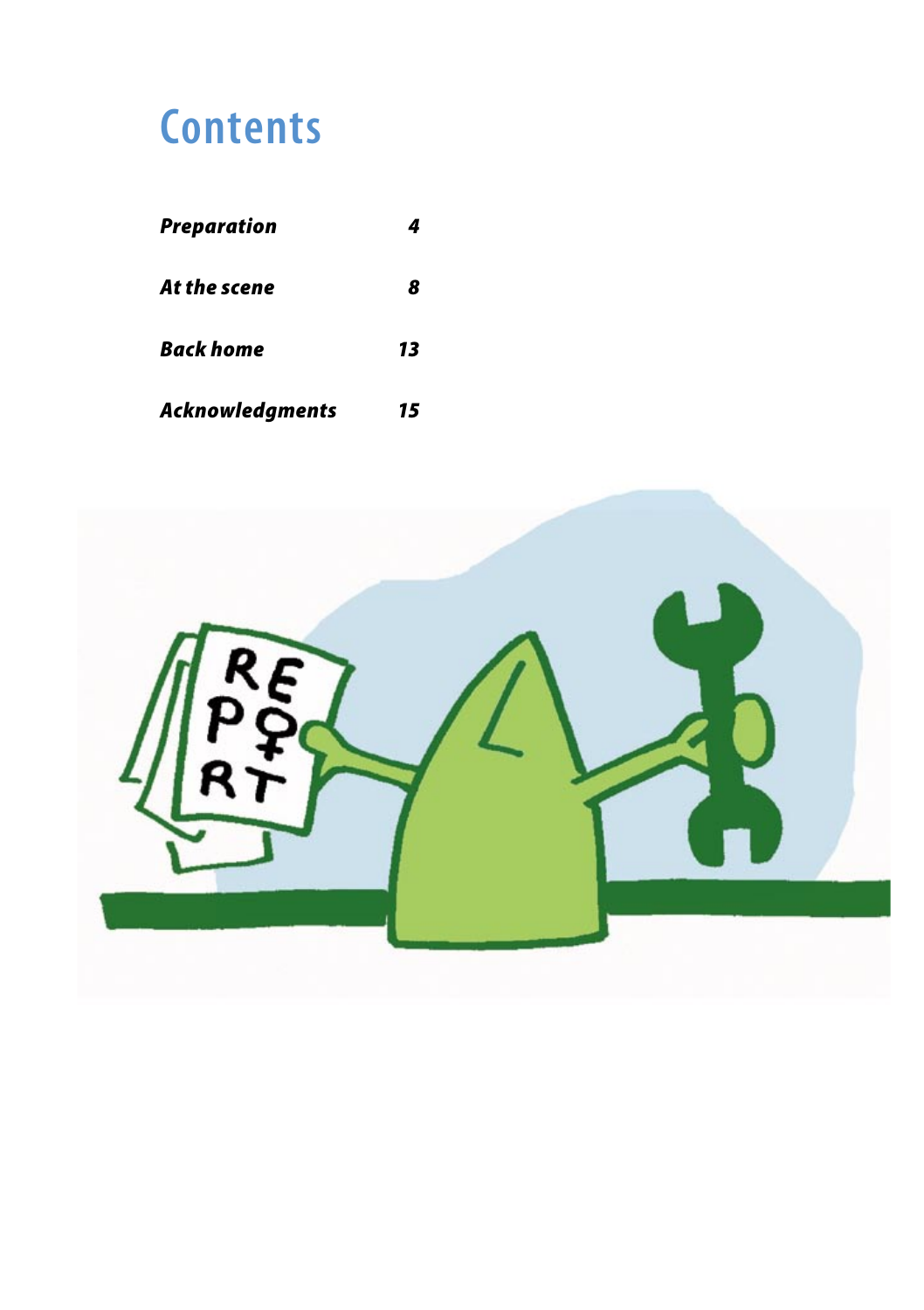#### Dear Reader,

"How to Lobby at International Conferences (for Dummies)" is a hands-on manual for those new to the arena of international conferences and decision-making. It is intended to help (wannabe) lobbyists define and accomplish their objectives.

International lobbying is one of the main tasks of the Nederlandse Vrouwen Raad (NVR) and the Women for Water Partnership (WfWP). We select and assist new representatives for various international conferences every year.

This booklet is the brain-child of a novice lobbyist who attended her first international conference in 2009. She felt that a guide like this would have been a real asset, and set out to create this 'how-to' manual. It reminds you how to prepare, what to do at the conference, and last but not least, how to follow-up.

We hope this booklet will guide you well and that -with it- you will achieve amazing successes.

#### Dieny Scheffer, President NVR Alice Bouman-Dentener, President WfWP

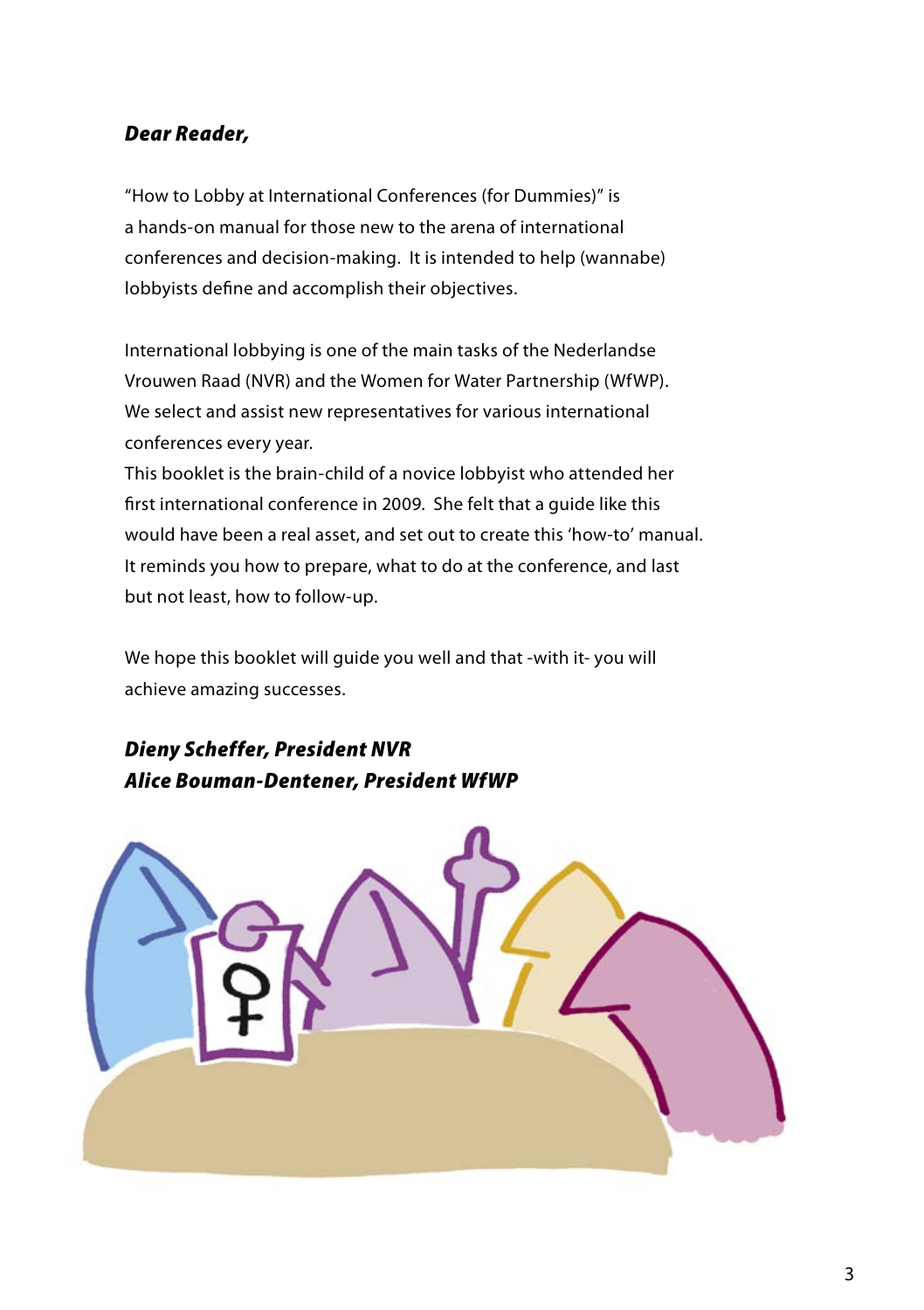### What is my goal?



Determine your mission!

What do you want to achieve? Who is your target audience? What is your responsibility? What is your message?

### **Ask yourself:**

**"What will it take to go home happy and fulfilled? "**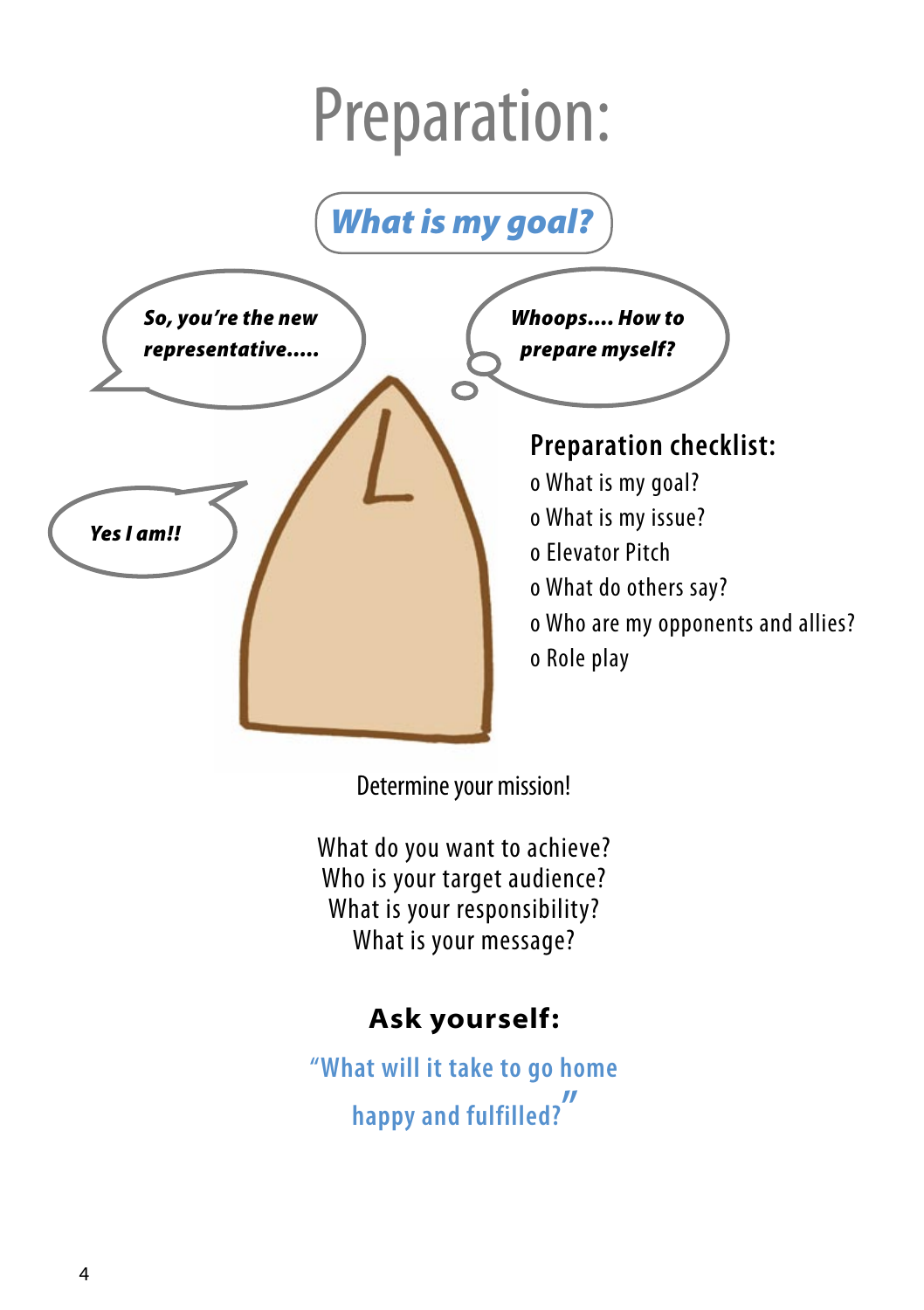

**Have a clear statement ready and prepare clear and concise material to support the statement.**

> **What are the arguments and the counter arguments?**

#### Weak arguments:

Arguments which are contradictory or won't stand up to the anticipated counter-arguments.

### Strong arguments:

Arguments which show the effects of policy on real people. Arguments which are aligned with over-arching goals and strategies (of an organization or movement).

The elevator pitch

The elevator-pitch takes as long to deliver as it takes to go to the next floor in an elevator: **about 29 seconds**.

Ding **This is my name, This is my issue, This is my position, And these are my arguments, This is why it is important for you. What do you think?!?** Ding

### The message is short, clear and convincing.

It should whet their appetite!!!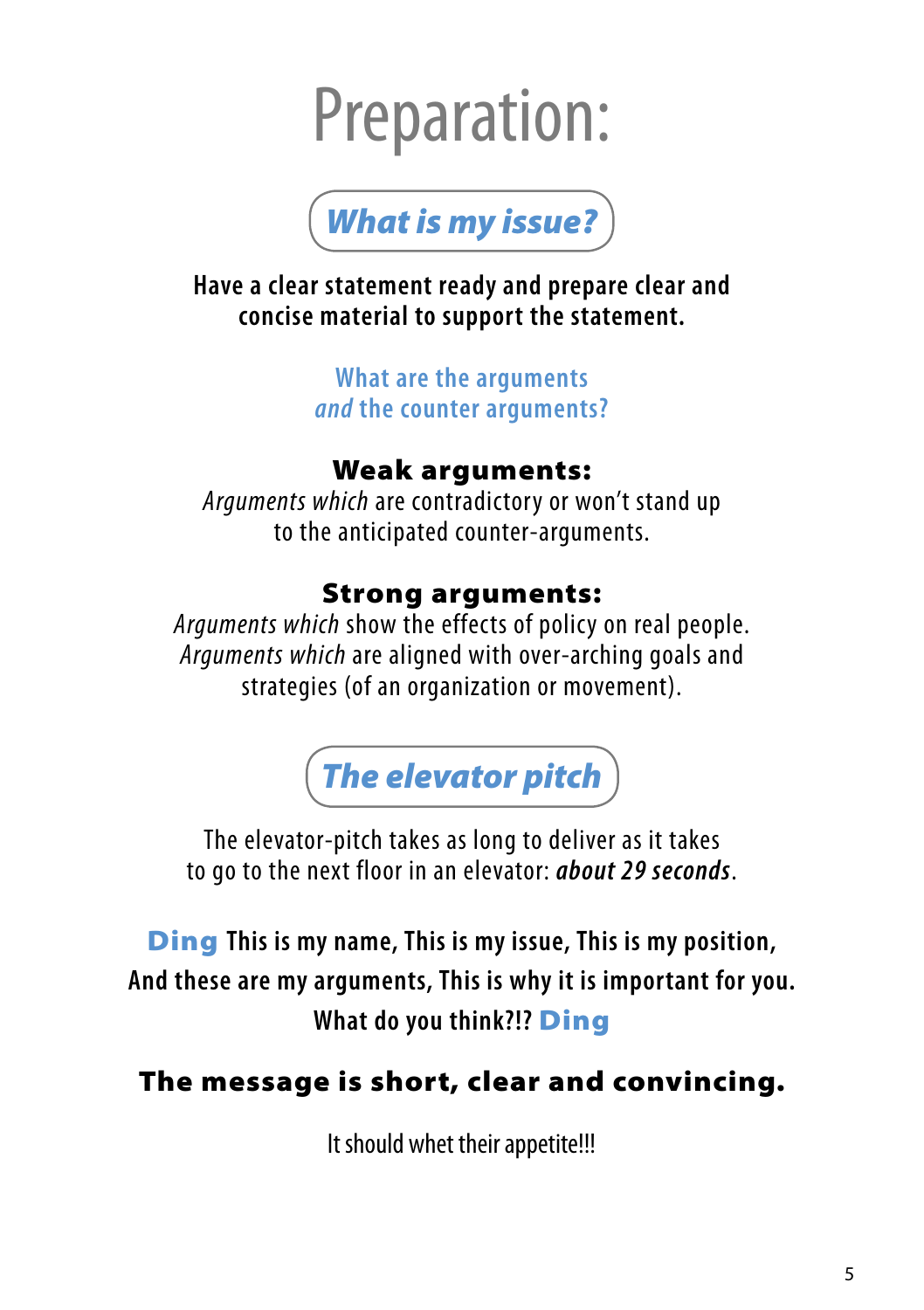

What are the crucial topics being addressed? For whom and why?

**What are the cross-cutting issues and inter-linkages?**

**What is the 'agreed language' What is the 'agreed language' or specific language ( jargon) on the issue?**

Make sure you speak the same language!

#### Know the history. Research what has been written before about the issue.

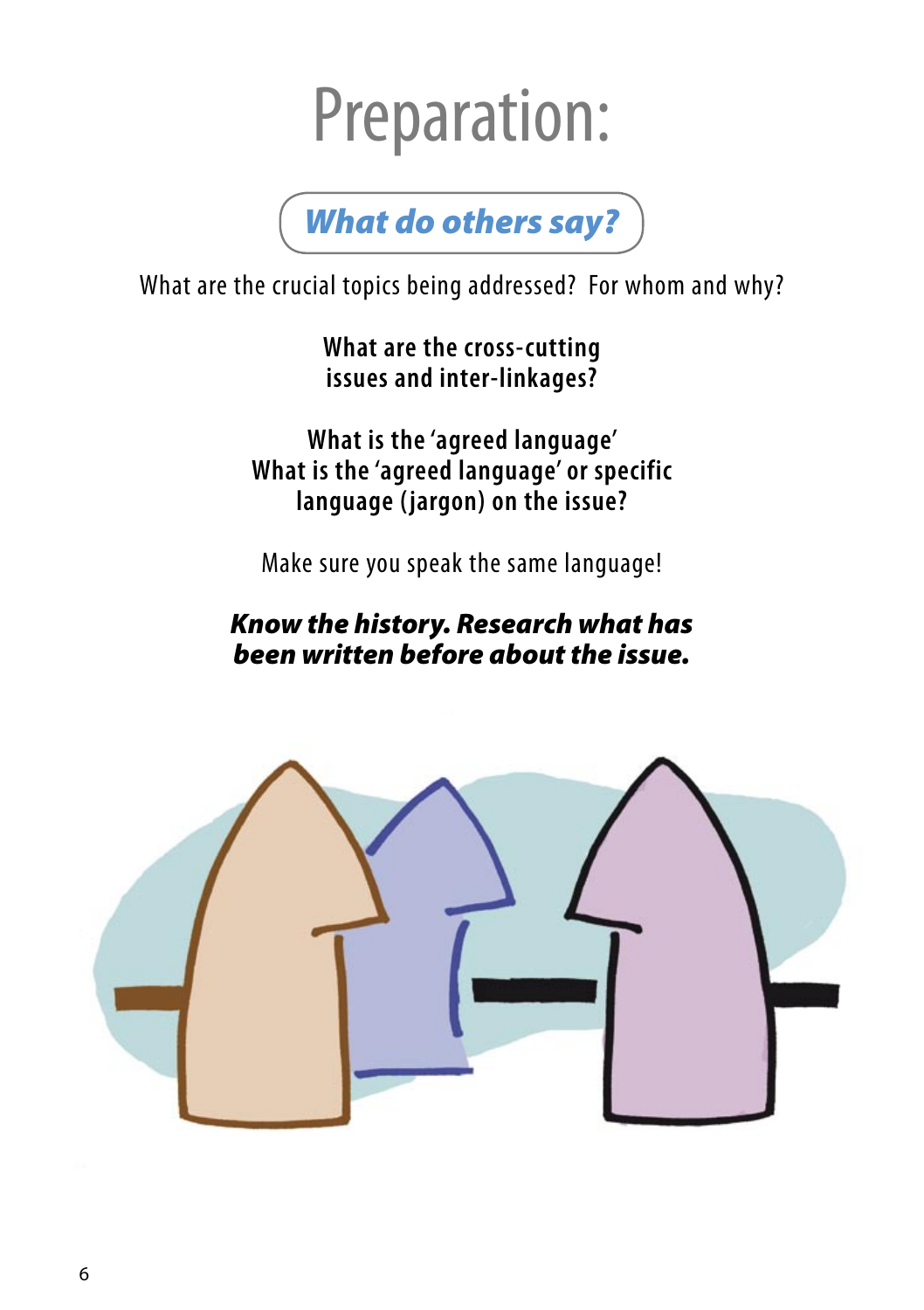

**Know who is coming. Liaise with your allies beforehand. Do you want to be my friend? We can help each other.**

> **Be informed about and get introduced to your opponents.**

Hello there! **We are working on the same issue from different perspectives.**

### who is who and who forms a coalition?



Try on your opponent's hat. Hmmm… it's a bit big and out-of-fashion…

### You have a role, So don't be naive.....

**Your opponent also has a role to play!**

**Understand** the others' concerns and try to **find a win-win solution!!**

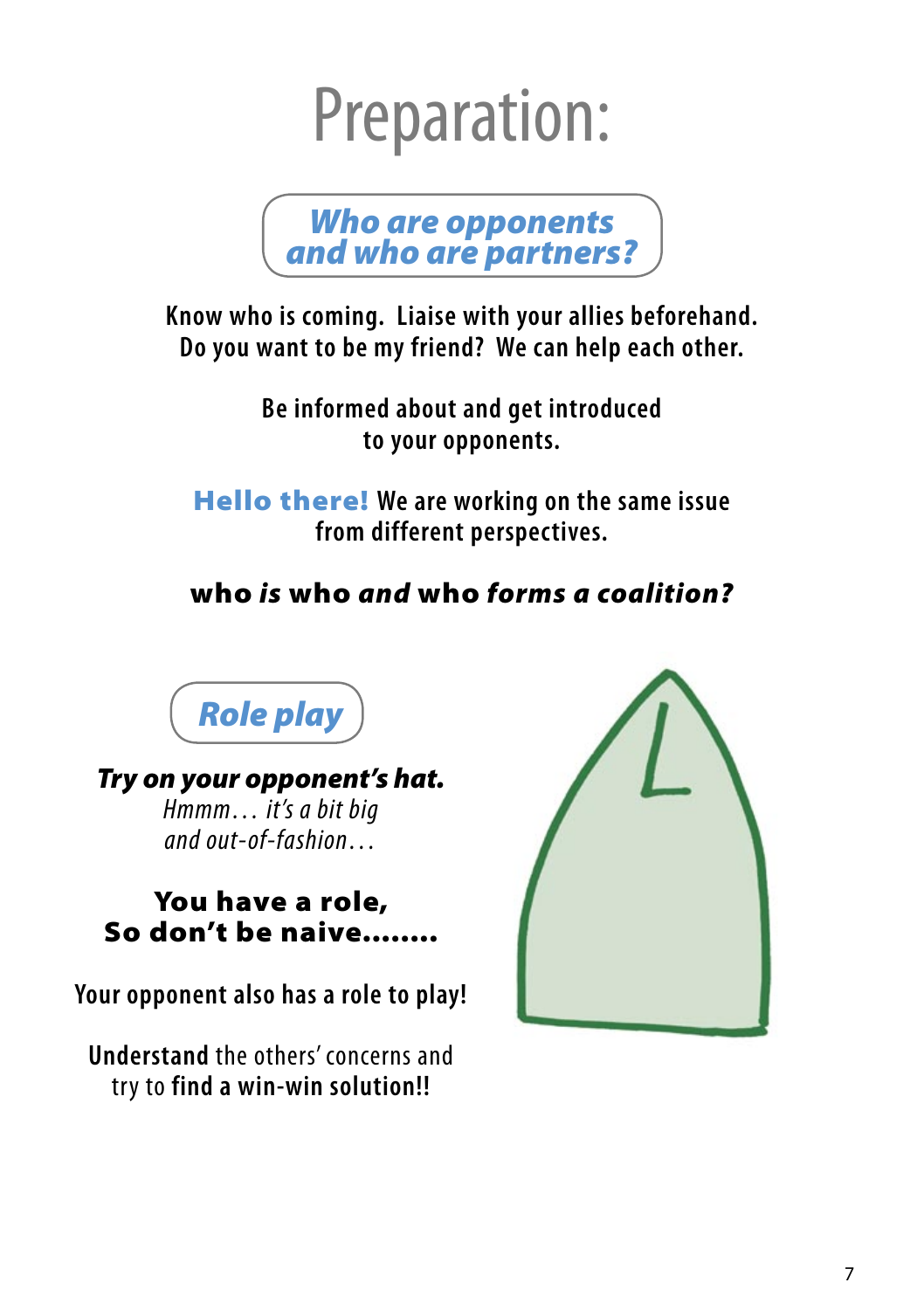

Be present. **Be there early and late ......**

Visit side events and small-group meetings, interact with your lobby-partners in the field. **Keep your eyes open for movements on the playing field.**



**Do you think they will listen seriously if you're dressed like a teeny-bopper? Or like your granny?** 

People do business with people they know and want to know, **With people they like and trust.** Look the part!

### Make sure they want to be seen with you.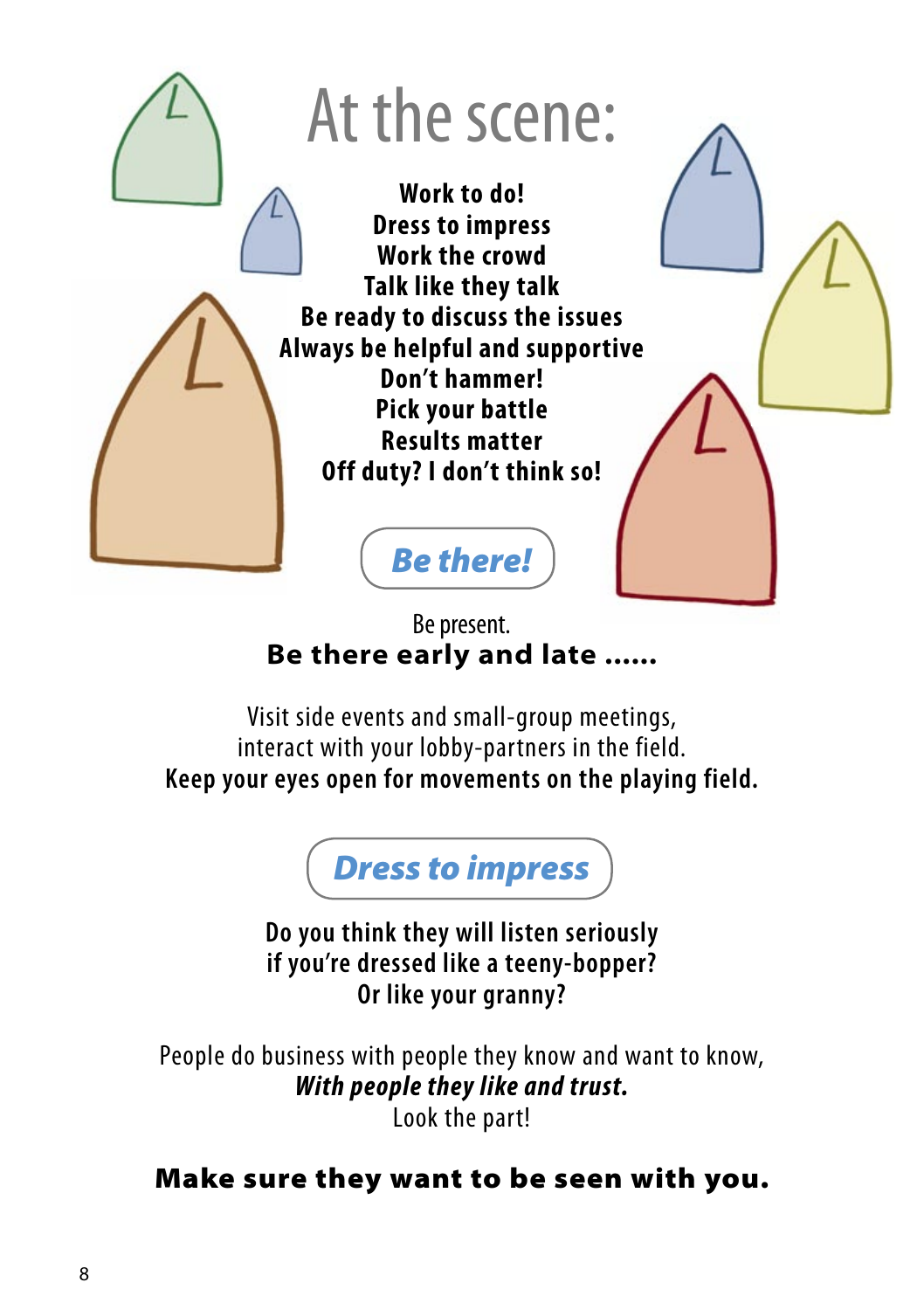

Introduce yourself. Make it clear who you are and who you represent. Ask open and feel-good questions. Let them talk, you listen. Do not do 'business' at first contact. **Be nice!** 

> Remember the people you've met, they might remember you!!!!!!

Remember personal things and their focus on the issue.

Write it on the back of their card after your first contact. If you meet again, introduce yourself in such a way they can remember (assume they will not).



Know the 'jargon' (what do all these words mean for the specialists).

**Some words are inappropriate or refer to issues you don't want to be associated with – learn the taboos.** 

And again: use agreed language.

Agreed language is language that has been agreed upon by most parties on previous occasions on the same topic. A good way to become familiar with the jargon and language is to read summaries of earlier conferences.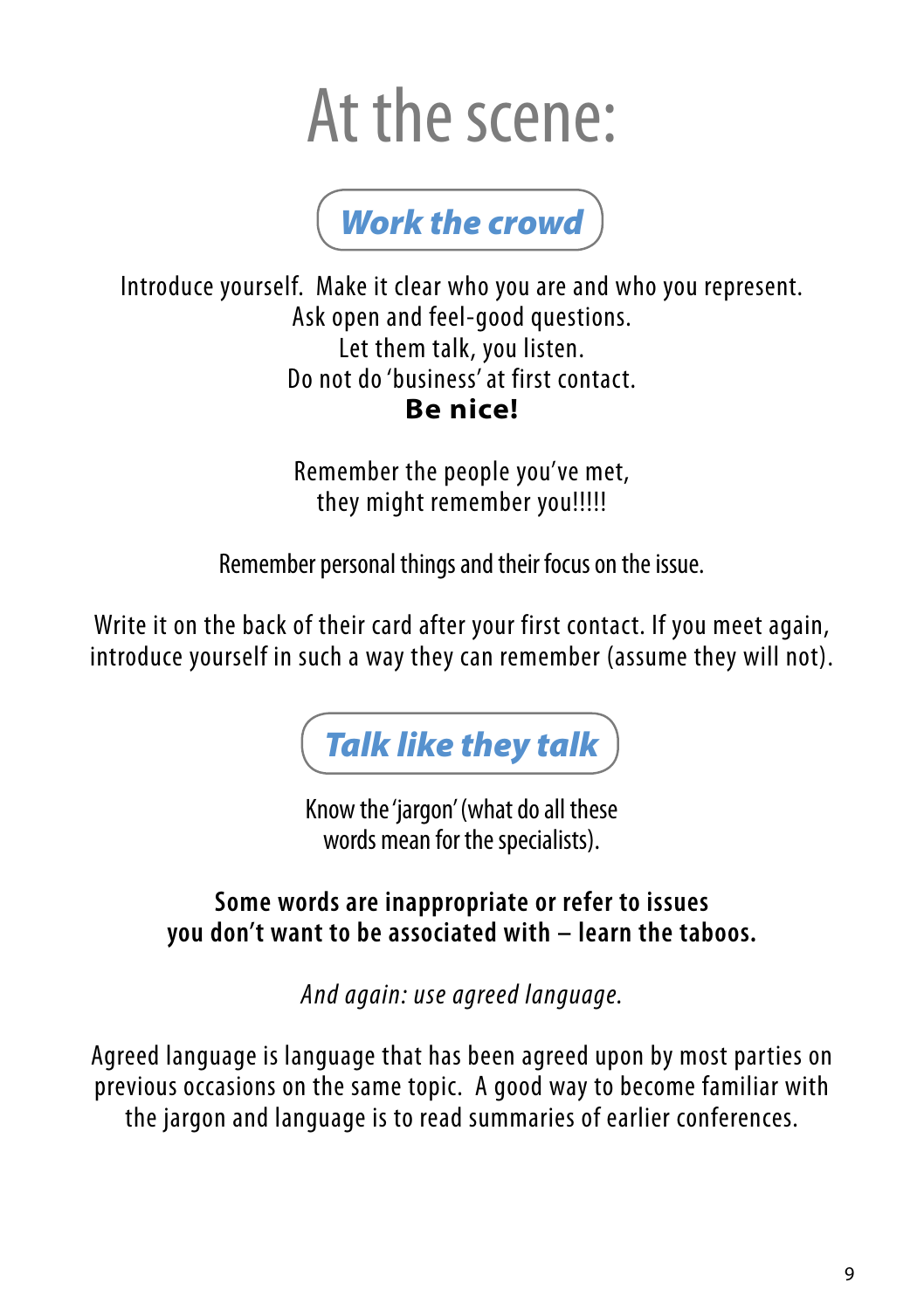Be ready to discuss the issues

**Repeat your basic message.**

Make clear who supports your statement. Send documents later.

Describe the effects of your proposition on people's daily lives. Does it also work in the Sahara?

**Don't just talk about the problems, present the alternatives. Give practical examples of where it has worked.** 



### Ask how you can help!

Acknowledge statements you support and reinforce them.

Don't fight for your ideas or fight theirs, but give people the opportunity to slowly adopt your ideas.

Be positive and pro-active.

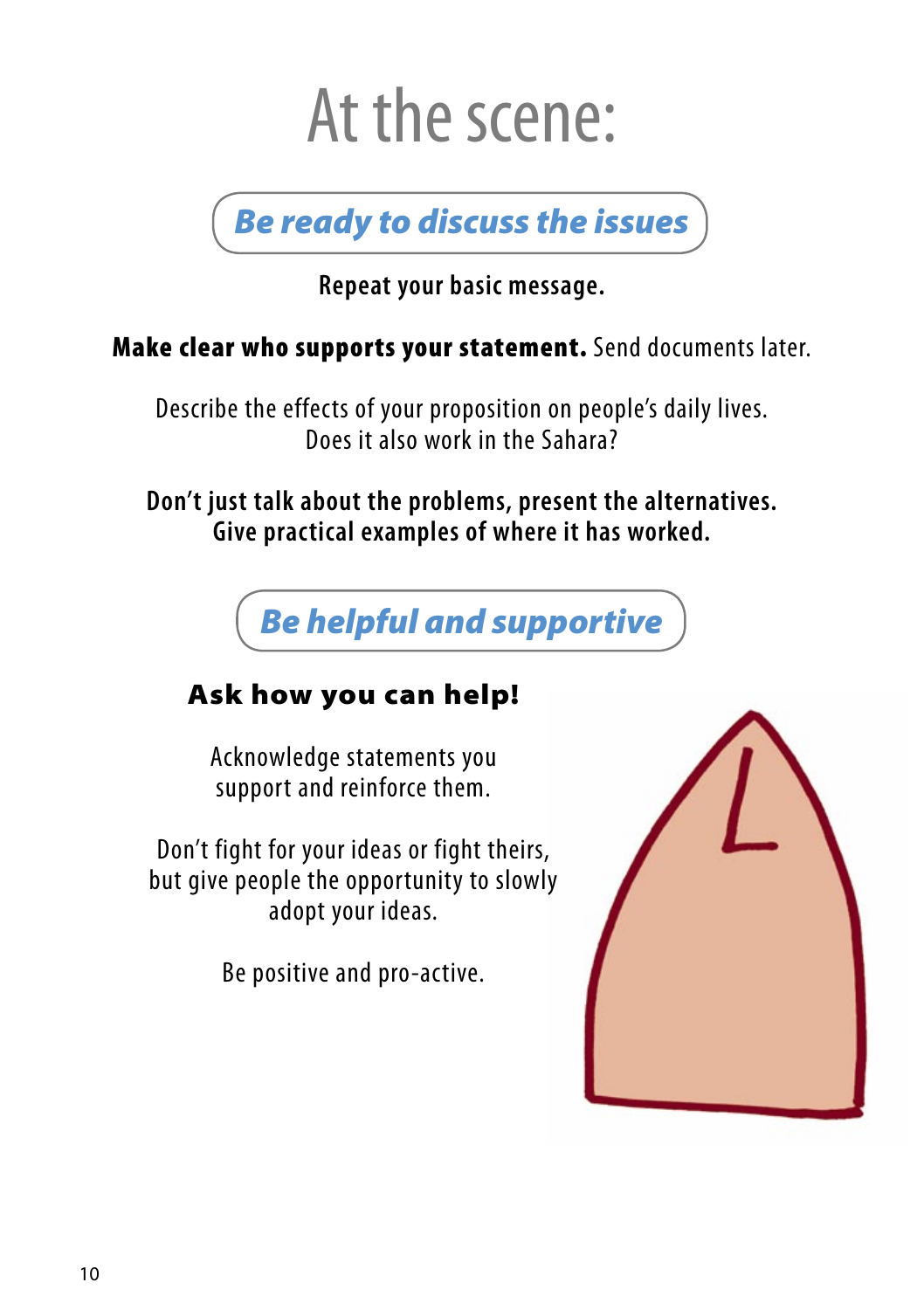

**Don't become a pain in the ass.**

**Don't push it.** Don't hammer them with your position. Just tell them.

Don't hammer. Don't hammer. Don't hammer. **Don't hammer. Don't hammer. Don't hammer.**

### Repeat your basic message, but don't hammer.

Be pleasant! (Don't hammer)



**Choose the target with skill. Timing is everything!**

Be aware of the opposition's agenda and make your move at the right time. You don't have to fight a battle on every outing. Lobbying is about influencing people over the long term.

### Don't forget to consider the bright-side of your opponent.

Oh wow, he turned out to be Superman....

### Opportunism rules!

**Focus your energy on subjects with a chance of success.**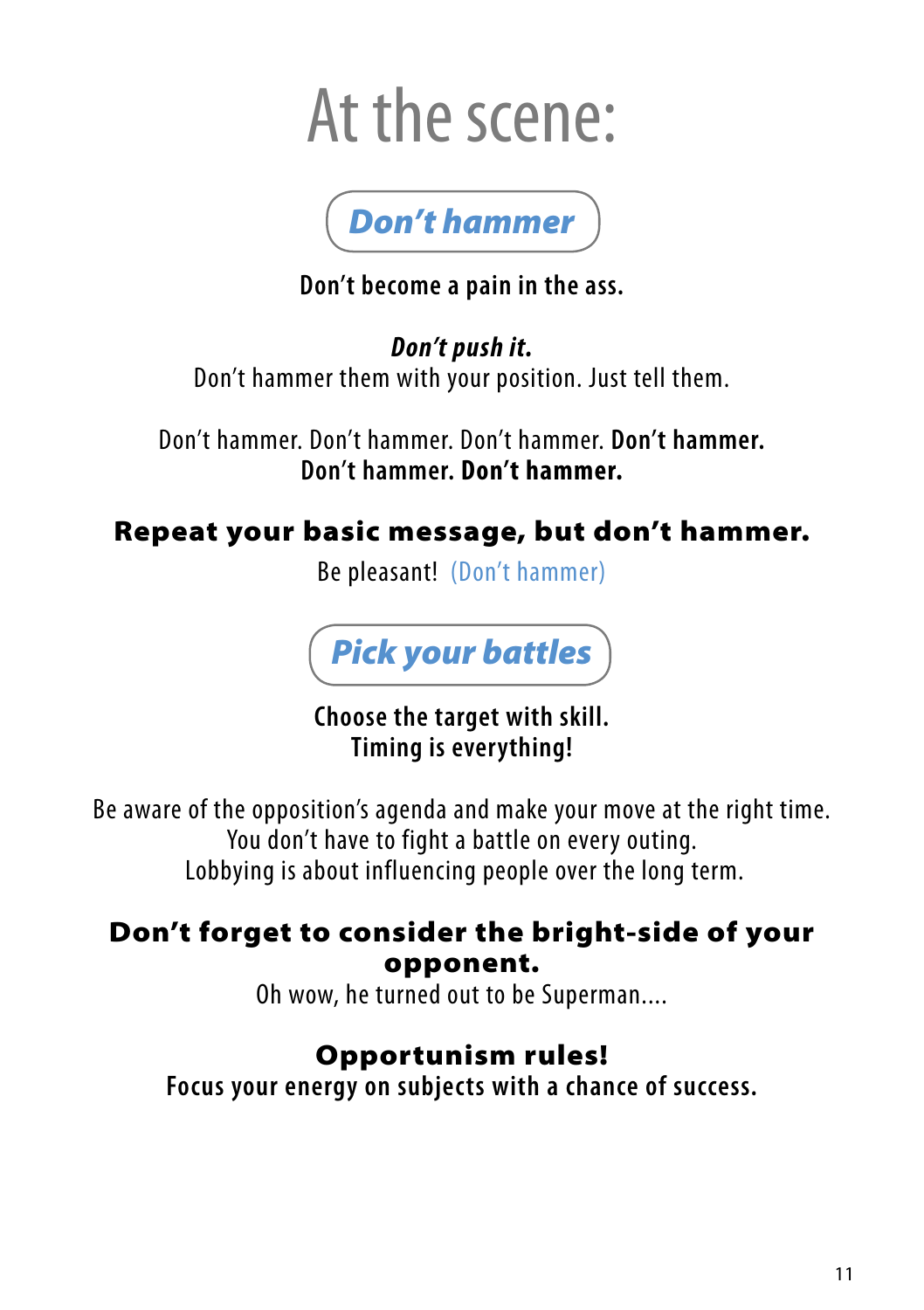

**What's Going On? You'll get the best information at the coffee corner:**

- Where are the important people dining? (Be there) - Where are people going for drinks afterwards? (Be there)

**Work the Crowd The talk in the corridors will tell you what is really happening.**



**Behave at the bar!**

Find a nice balance between being personable and businesslike. **Let go…** this is the time to connect, not to battle!

Talk to the important people, they might share some valuable information. **But never forget the assistant**, he or she knows more!

**And remember: first in, last out.**

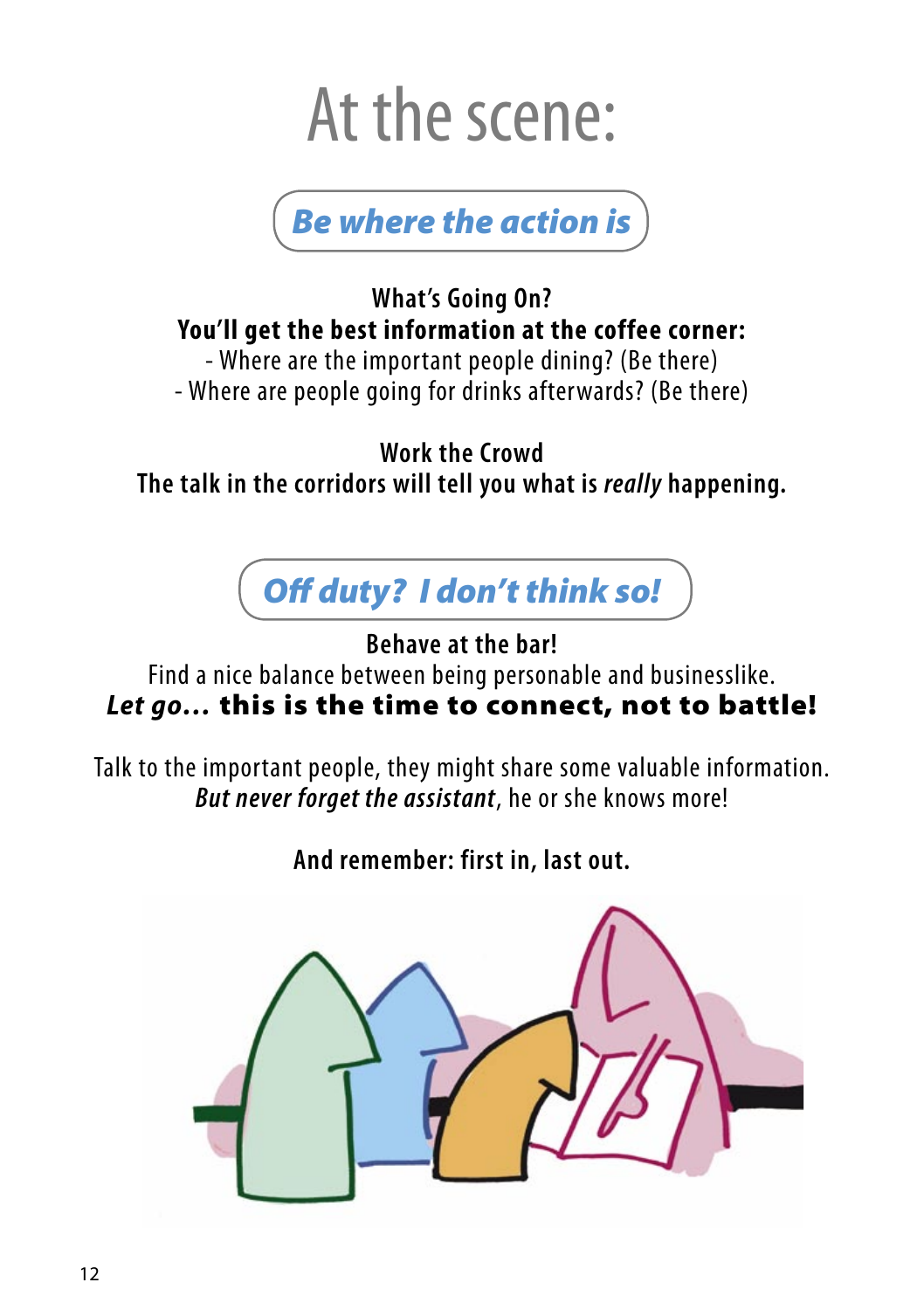### Back home:

### **And you think the work is done...... You're joking!!!**

 **Keep contacts warm Grassroots involvement Tell your story Ensure follow-up**



**Most people don't like cold water in the bathtub....**

### **So make sure you keep the water warm.**

Keep in contact with people you liked and people you need to reach your goal.

#### **Send an e-mail or other communication a few days after you meet someone you want to be remembered by.**

Grassroots involvement

**Without support from your grassroots organizations you can not go any further.** 

### Involve them, once you are home.

Tell about your successes. Give your supporters the feeling they have been there with you. Be detailed and juicy.

#### **Get them on board for what comes next!**

Make sure your own organization is well- informed and ready to get involved in the next steps.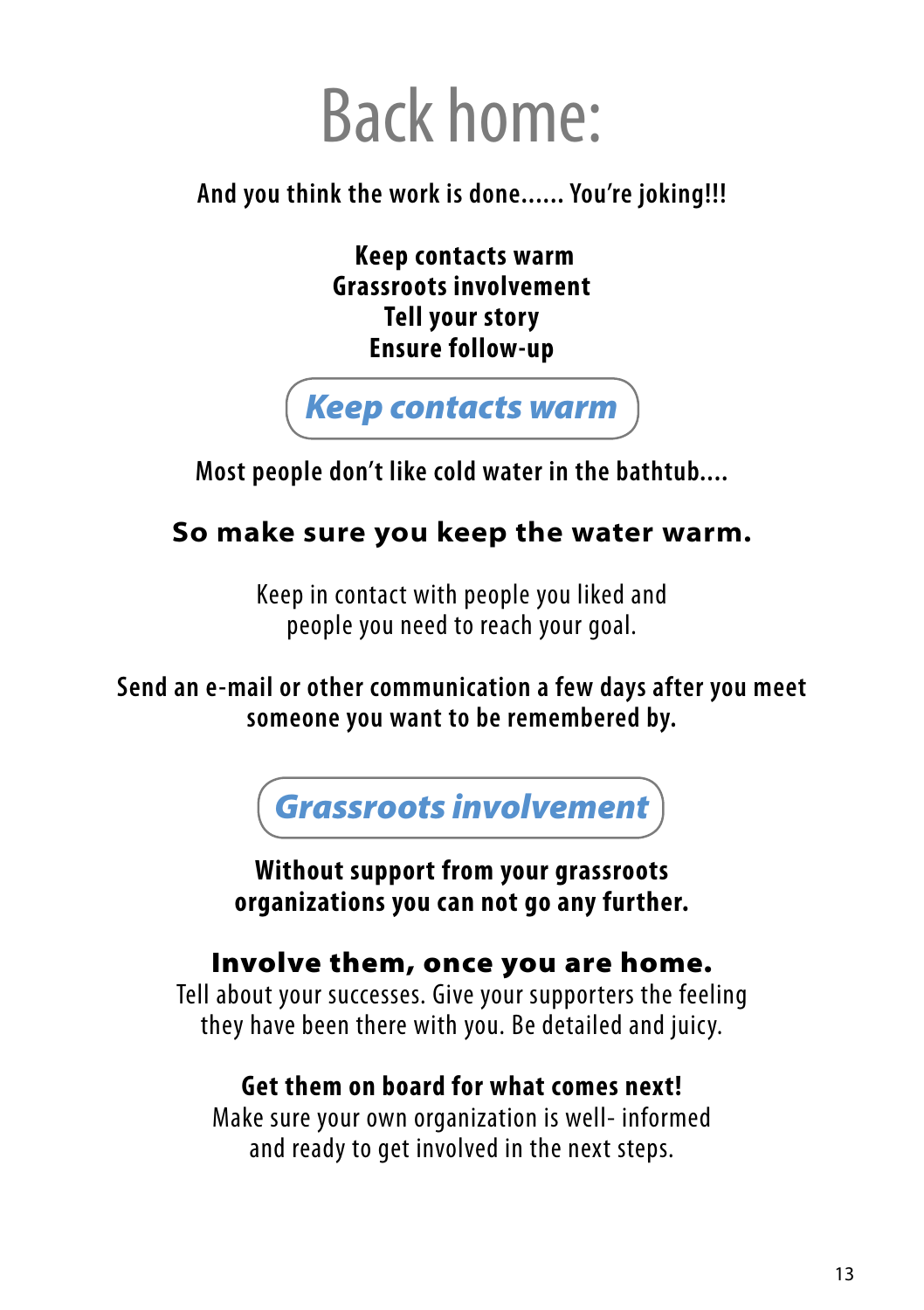## Back home:



#### **Spread the word!** Everyone has a story. **Everyone wants to be heard.**

What makes your story newsworthy?

#### **Newsworthy criteria:**

| distance   |
|------------|
| currency   |
| deviating  |
| importance |

**conflict first effects scale**



### Share your vision:

#### **what will you try to achieve next time?**

Are you ready to share your experience, your contacts, and your achievements with your associates? With your successor?

> Real success lies in cooperation! And in having fun while working!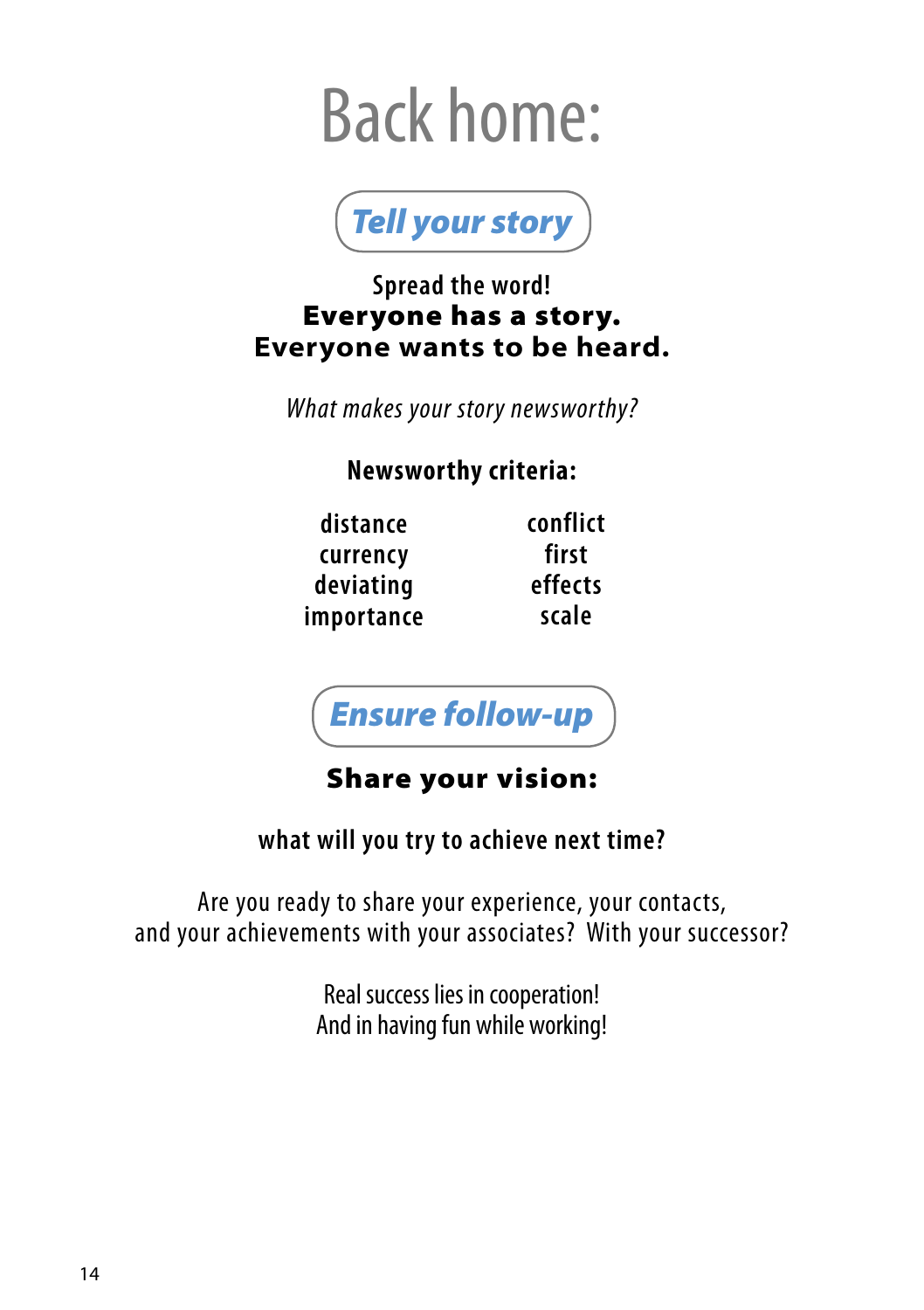#### Acknowledgments:

This booklet has been financed by the Women for Water Partnership (WfWP) and the Ministry of Housing, Spatial Planning and the Environment (VROM) through SMOM-funding for the program Duurzaamheid blijft Mensenwerk.

| Idea:          | Jolein Baidenmann                                    |
|----------------|------------------------------------------------------|
| Authors:       | Marlijn Caspers & Jolein Baidenmann                  |
| Translation:   | Sara Crabtree                                        |
|                | Design/layout: Marlijn Caspers; BVD Buro voor Design |
| Illustrations: | <b>Esther Mosselman</b>                              |

The authors would like to thank the experts who shared their knowledge and experience with lobbying in an international context:

- Alice Bouman-Dentener, Women's Representative 54th Session United Nations General Assembly (1999) and World Summit on Sustainable Development (2002)
- Dieny Scheffer, NVR delegate COP 15 (2009)
- Pita Verweij, Women's Representative COP 15 (2009)
- Sabina Voogd, Oxfam Novib, Delegationmember COP 15 (2009)
- Lesha Witmer, Women's Representative UN Commission on Sustainable Development 12 (2004) and 17 (2009)

Copyright 2010, NVR/WfWP Uitgave: december 2010